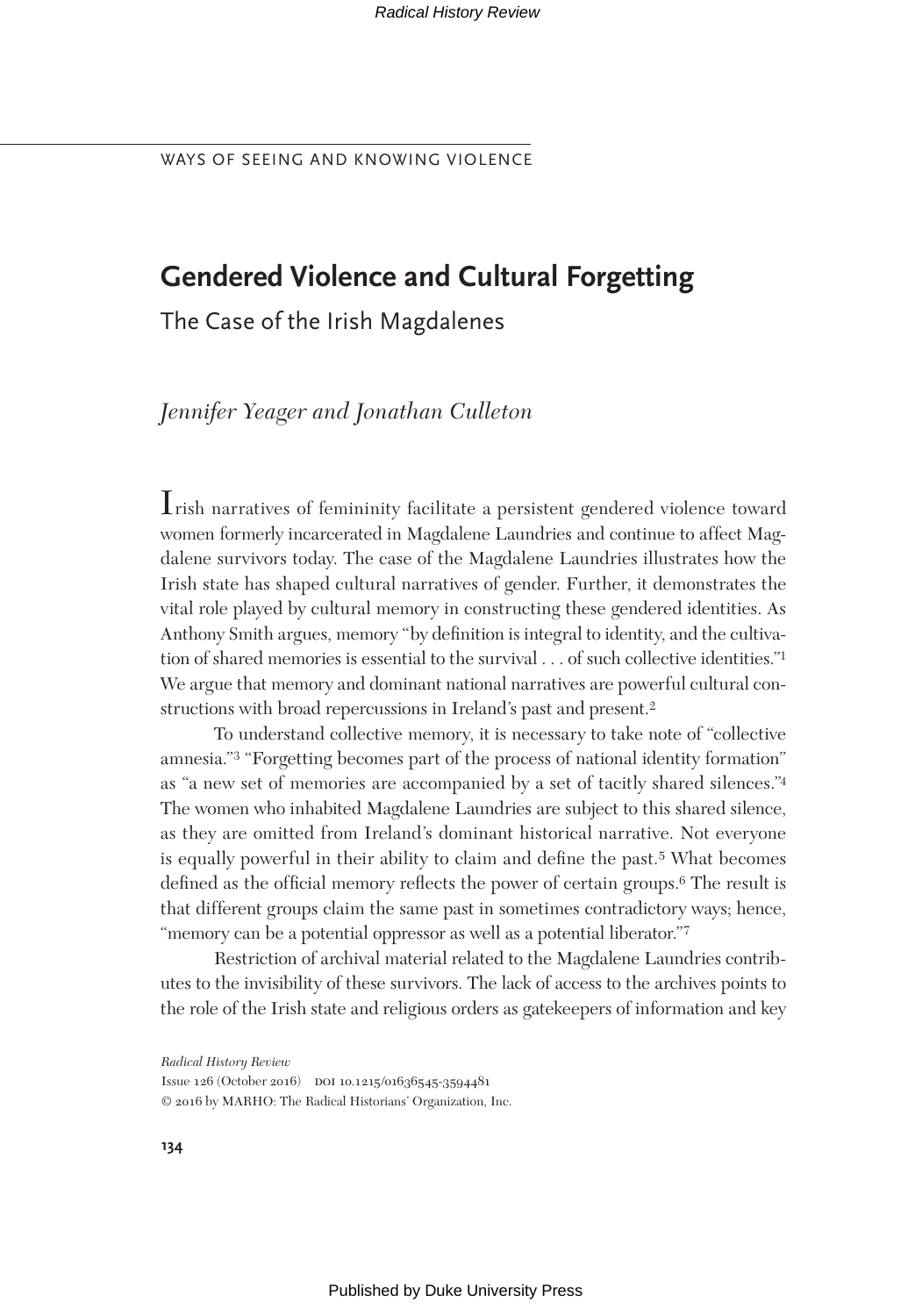participants in gendered violence toward survivors. Integral to historical scholarship is the notion that knowledge of the past can inform future behaviors.8 Political forces constrain knowledge of the past, restructuring events so that "society better remembers."9 Championing one version of events (in this case, one that silences Magdalene women) has implications for survivors. Trauma experiences are social; recovery is a *collective* process, necessitating social support.10 We argue that survivor oral histories (for example, those gathered as part of the Waterford Memories Project) provide a way both to understand the meaning of what happened to the Magdalene women and to provide a record of these narratives.11 As a method, oral history is particularly appropriate for examining "subjective experiences of shifting historical periods" as it emphasizes processes of meaning making.<sup>12</sup>

## **Women in Postindependence Ireland and the Magdalene Laundries**

From the 1920s, "the Irish State conceived its national identity in terms of a predominantly Gaelic and Catholic cultural ethos."13 In particular, the Catholic Church sought control of socialization processes by "establishing a firm grip on education as well as by the doctrine of familism."14 This meant enforcing a moral control over women, which encompassed domestic life, education, health, the arts, welfare entitlements, and religious participation.15

Historical discourse surrounding the sexuality of the Irish has rarely challenged the self-proclaimed belief in Irish moral superiority.16 Evidently, those guilty of such crimes as extramarital sex contradicted the prescribed national narrative that emphasized conformity, valued community over the individual, and esteemed conservative Catholic moral values.17 The control of sexuality (or that of Irish women, at least)—as a practice and a discourse—became one of the strategies by which the Catholic Church maintained power.18 The interaction between notions of female sexual purity and the nation is critical. As Claudia Lenz notes, women are constructed as biological and moral bearers of the nation, responsible for its future existence, yet regarded as neither capable of coping with the challenges of public affairs nor reliable in political matters.19 Postindependence Ireland contained what it perceived as sexual immorality by locking it away. Ireland's "architecture of containment" (after James Smith's formulation) encompassed an assortment of interconnected institutions, including mother and baby homes, industrial and reformatory schools, mental asylums, adoption agencies, and Magdalene Laundries.20 In effect, Magdalene women were hidden from society and written out of Irish history.

With a decline in prostitution after independence (1922), Irish Magdalene asylums began to alter their orientation, and the population of inmates became increasingly diverse; "hopeless cases," "mental defectives," infanticide cases, those on remand from courts, transfers from industrial and reformatory schools, and some "voluntary" committals increasingly formed cohorts of inmates.21 They accommo-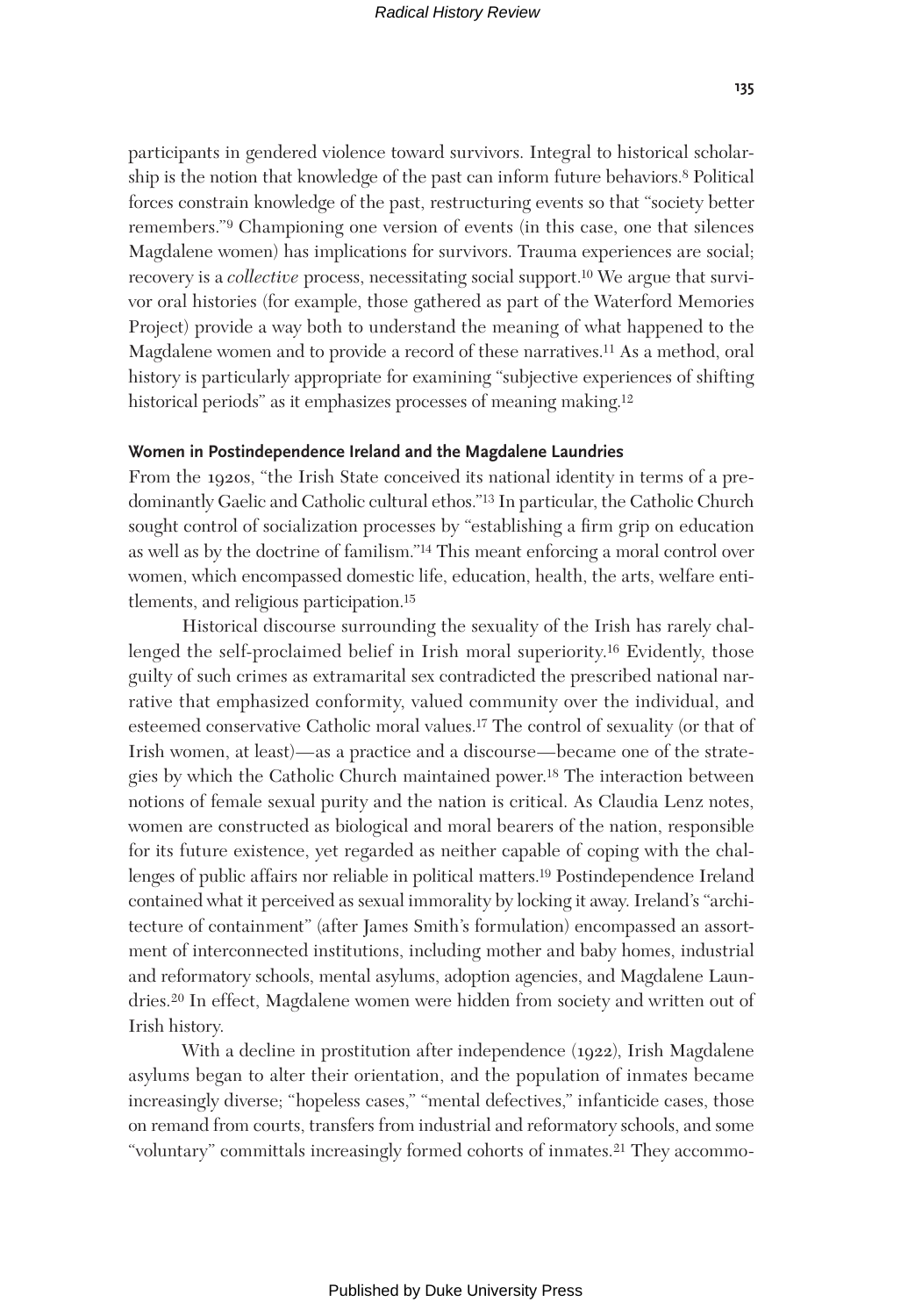dated fewer voluntary entrants, and increasing numbers were detained for longer periods (many for life). These institutions increasingly served a punitive function, containing unmarried mothers, victims of sexual assault, and girls who were "sexually aware" or "demonstrating . . . tendencies towards sexual immorality."22 The laundries became places where those who did not fit the model of Irish morality were effectively "excluded, silenced or punished."23

Ten Magdalene Laundries operated in Ireland between 1922 and 1996, with the stated mission to "protect, reform, and rehabilitate."24 According to James Smith, many of these institutions shared overriding characteristics, including "regimes of prayer, silence, work in a laundry and a preference for permanent inmates."25 The longevity of Irish Magdalene Laundries is also noteworthy; women were still entering Irish laundries in the 1980s.26 The Sean McDermott Street laundry was the final laundry to close in 1996.

Magdalene Laundries provided a powerful mechanism for patriarchal control by the Irish state and religious orders, which deemed sexuality the principal cause for the downfall of morality.27 Hence, the laundries formed part of a system of moral regulation and social control.28 Moral reformation took place through industrial discipline, which had the additional benefit of being profitable through unpaid labor.29 Society sought to render invisible the challenges these women embodied: they were sexually active when Irish women were expected to be morally pure; they were unmarried mothers when the constitution rendered marriage and motherhood inseparable; they were the victims of abuse under a legal double standard that evaded male culpability and condemned victims.30

The Carrigan Report (1931), as James Smith demonstrates, was particularly important in the inauguration of a state attitude toward sexual immorality through its hegemonic discourse, which in turn encouraged public consent.31 The report established a state-sanctioned precedent for church-state advocacy of moral purity by criminalizing sex outside marriage. The report further ensured Irish women's ignorance about biological reproduction and their rights, while simultaneously stigmatizing young women (and exculpating young men) for sexual immorality.32 So controversial were its revelations at the time that the Department of Justice advised against its publication, believing "it might not be wise to give currency to the damaging allegations made in Carrigan regarding the standard of morality in the country."33

The penalty for sex outside marriage was exorbitant. If a working-class woman became pregnant outside marriage, the common practice was for her to leave home (in disgrace) and go to a Magdalene Laundry; parents who tried to stand by their daughters had the priest hammering at the door, telling them it was their Christian duty to turn their back on their child.34 The state's responses to sexual immorality also suppressed and concealed child sexual abuse in the 1930s; this concealment continued for decades. As James Smith notes, "The precedent established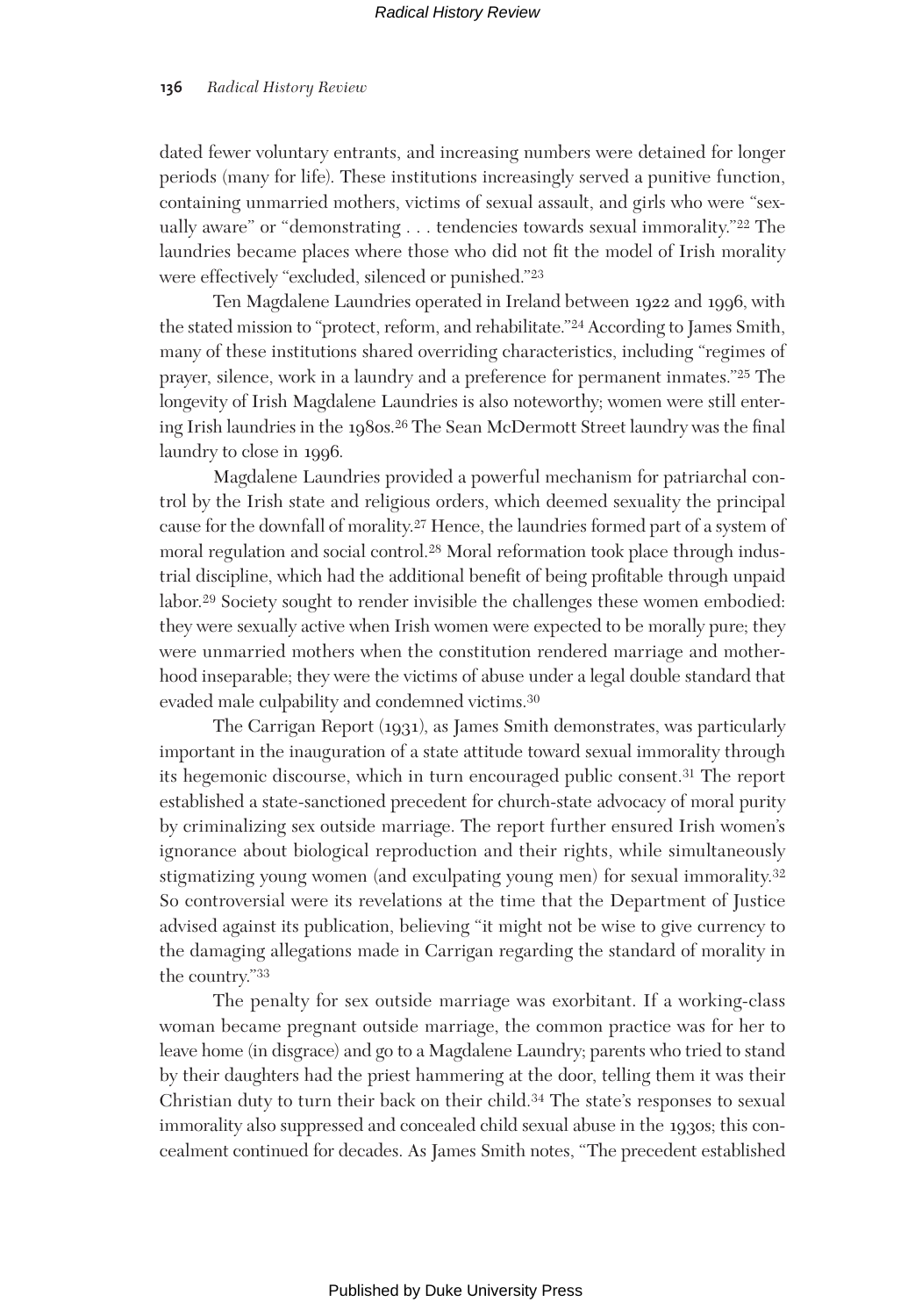between 1930 and 1935 . . . legitimized secrecy and silence as a response to child abuse and pedophilia."35

Survivor oral histories provide a powerful challenge to this official silencing.36 As one survivor of the Magdalene Laundries describes her experiences:

Soon after [my mother] got married, the abuse started with my stepfather. . . . I was taken away by the [Irish Society for Prevention of Cruelty to Children]. . . . Instead of taking the abuser out of the home, which was a man, they took an innocent child out of the home. And, of course, you had the church still continuing with my mother years later when she left him, to go back to her husband, even though he had abused me, her only, her first child, so I'm kind of confused about the Catholic teaching.

Concealment retraumatized abused children and punished already vulnerable citizens. Additionally, girls deemed to be in danger of engaging in sexual activity were incarcerated, as were girls referred through the criminal justice system. Disposing of vulnerable women in Magdalene Laundries ensured their personal silence, while creating a larger silence that safeguarded Ireland's identity as a morally pure society.37

Life in the laundries was characterized by silence, prayer, and hard labor.<sup>38</sup> Women worked with containers of boiling water for laundering and steam from the irons while washing soiled sheets from hospitals, hotels, and other businesses.39 The girls were kept in a constant state of emotional and psychological turmoil, often unaware of why they were there, how long they would remain, or whether they would be transferred elsewhere. For example, one survivor of the laundries describes being moved from the industrial school in Tralee to the Peacock Lane laundry in Cork: "We went in, and a nun came in and then as she was leaving she said 'be a good girl now.' . . . I wanted to run over and say to her please, please don't let me stay here, please take me away, I'll be so good, I'll be very good for you. Even though it was all abuse and starvation, and whipping and beating. But I didn't, I don't know what held me back, but I had this, such a strong urge to do it." Transferal of girls from industrial schools to the laundries was common, typically with no warning or explanation.40 Survivors reported to the McAleese Committee that, despite conditions, they were heartbroken to leave the only place they could call home.41 At the laundries they were under constant surveillance and deprived of privacy, education, leisure, and rest; deprived of their identity, they were assigned new names, their hair was cut, and they were provided with uniforms.42 As one survivor recalls,

She cut my hair, bitch, she changed my name, she cut my hair, and we had to wear a uniform. . . . I've got my name changed, I got my hair cut, and I've got my name changed. I'm wearing this glorified sack kind of thing, from the Bible, I call it biblical uniform. . . . It was just constant work, work, work, work, work.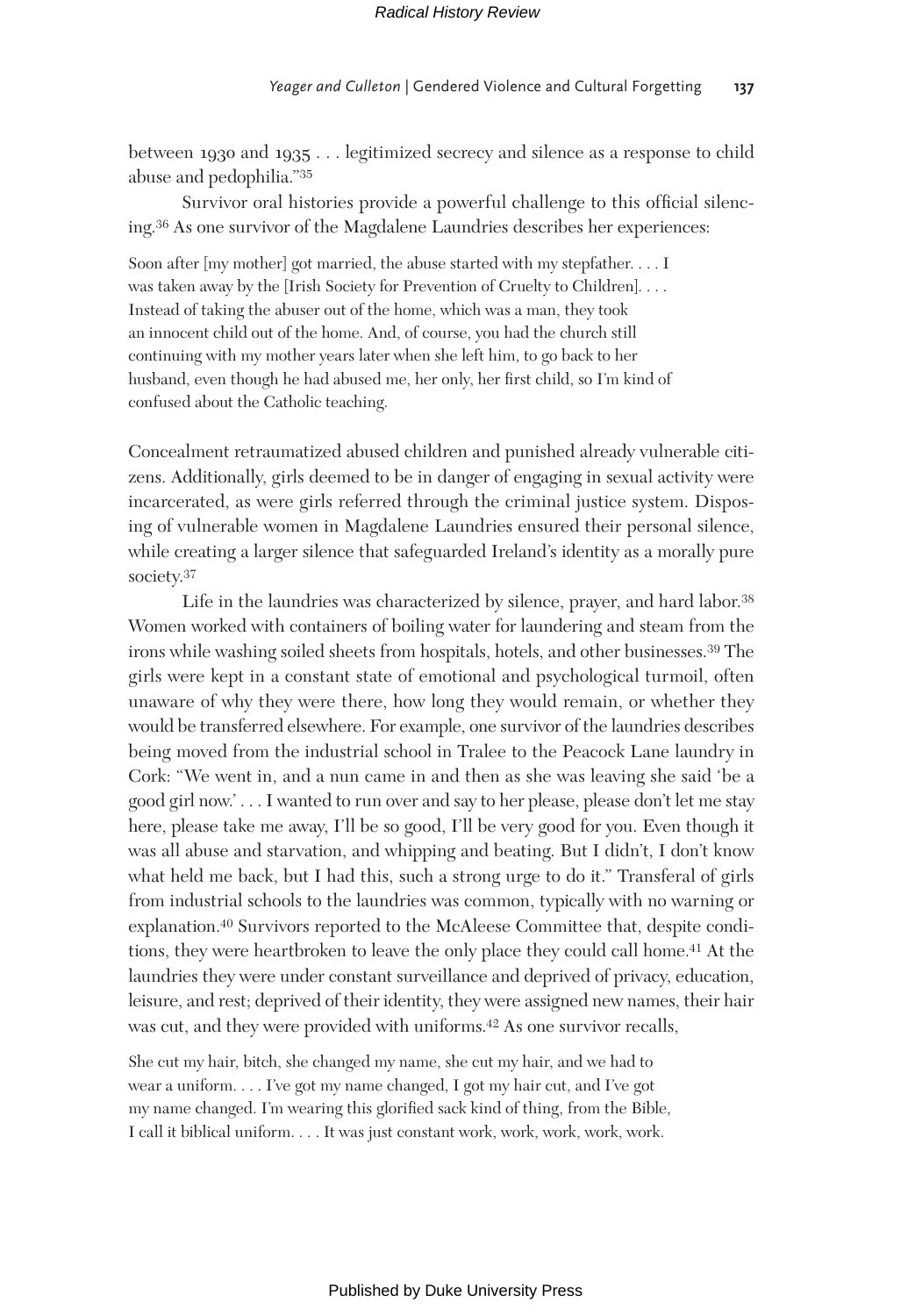#### **138** *Radical History Review*

Funnily enough, we didn't have a lot of prayers. When I look back, it was all about money, it was all about raking in this bloody money.

As this reflection suggests, the laundries' economic value conflicted with its moral project.43 In the 1990s, shocking revelations began to crack the conspiracy of silence about the Magdalene Laundries. In 1993 High Park Convent in Dublin was sold to developers,44 who discovered the unmarked graves of 133 women who had previously been in the Magdalene Laundry. The bodies of the women from High Park were exhumed, cremated, and interred in Glasnevin Cemetery before any attempt was made to determine their identities. More disconcerting has been the limited public outrage regarding the treatment of these women.45

The following decade witnessed a series of high-profile criminal cases and state inquiries into the abuse of children by families, in state care, and by priests. While it is outside the scope of this article to discuss this abuse in detail, the main inquiries are summarized in the Ferns, Ryan, Murphy, and Cloyne Reports,46 which document evidence of abuse. In another act of complicity between church and state, the government signed an indemnity deal with the religious congregations in 2002, in return for the congregations making a contribution of  $E_128$  million to the redress scheme toward compensating those abused in institutions.47 In a damning response to the Ferns, Ryan, Murphy, and Cloyne Reports, Amnesty International Ireland found "the Catholic Church was the dominant service provider for the majority of people in the State, and remains a significant service provider. . . . The State failed to ensure . . . proper systems of regulation and accountability. . . . In the absence of such systems, abuse was endemic."48

Survivor testimony forces a reconsideration of the civic impact of the laundries, despite the indemnity deal. As one survivor reflects, "About us Irish, we love to think we are loved around the world. We give a false impression about ourselves. We can't accept that we are corrupt, that we are immoral, that we are . . . so wrong about human rights." By characterizing Ireland as "wrong on human rights," survivor testimony invokes international conventions.

Such framing by survivors and advocates has power to enlist international support. In response to reports submitted by the Justice for Magdalenes advocacy group, in 2011 the UN Committee against Torture requested the Irish government launch an investigation into human rights violations in the Magdalene Laundries and consider redress for survivors. The UN recommended that

the State party should institute prompt, independent, and thorough investigations into all allegations of torture, and other cruel, inhuman or degrading treatment or punishment that were allegedly committed in the Magdalene Laundries, and, in appropriate cases, prosecute and punish the perpetrators with penalties commensurate with the gravity of the offences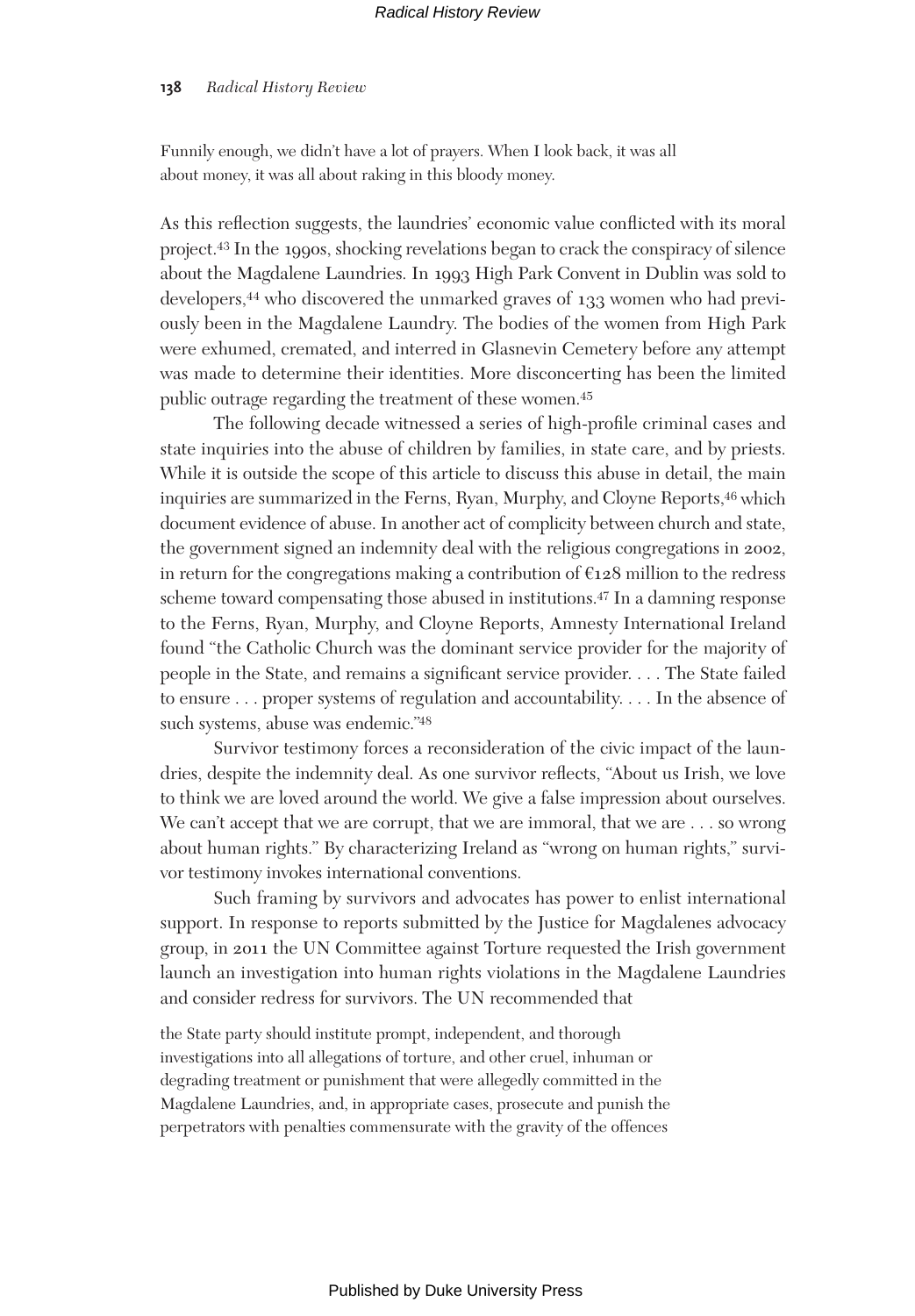committed, and ensure that all victims obtain redress and have an enforceable right to compensation.49

International scrutiny had some impact on internal Irish recognition of survivors. The government's response was the *Report of the Inter-departmental Committee to Establish the Facts of State Involvement with the Magdalene Laundries.* The report is limited: it attempted only to establish the facts surrounding the extent of the state's involvement. While the report includes testimony from survivors (chapter 19), "the Committee did not make specific findings in relation to [the living and working conditions in the Magdalene Laundries], in light of the small sample of women available."50 Justice for Magdalenes and other survivor groups roundly criticized the report. Solicitors, academics, and activists responded that the evidence demonstrates that the state colluded with the laundries, provided the religious orders with support, and failed to supervise the running of the laundries.<sup>51</sup>

Tellingly, the Department of Justice's report placed little significance on survivor testimony. By contrast, Justice for Magdalenes' efforts to collate its own archive of survivor testimony in the form of oral histories established a clear (and oppositional) focus on understanding how survivors experienced Magdalene Laundries.52 The group's faith in oral history as a method for exploring how people make sense of their past by contextualizing their memories in the present allows us to reflect on how participants can make both micro- and macrolevel connections between their individual memories and collective experiences (within families, cultures, nations, etc.). Similarly, oral histories collated in the Waterford Memories Project demonstrate how many of the women draw connections between their personal experiences and the mechanisms of the state and religious orders. As Paul Thompson maintains, "Once the life experience of people of all kinds can be used as its raw material, a new dimension is given to history."53

## **Impact on Survivors**

Our knowledge of the Magdalene women's experiences is constrained by societal forces, restructuring events so that "society better remembers."54 Championing one version of events (which silences Magdalene women) makes it harder for survivors to integrate their experiences into personal narratives. If trauma experiences are social, like all historical events, recovery is similarly a collective process, necessitating acknowledgment and support.55 Further, recognizing the cultural invisibility of these survivors makes plain their reduced ability to define their own past.

While the Department of Justice report was interested in establishing "the facts" of what happened, the oral histories recorded as part of the Waterford Memories Project allow us to know how these women survived and how they lived with long-silenced trauma. Their stories reflect the very current trauma of women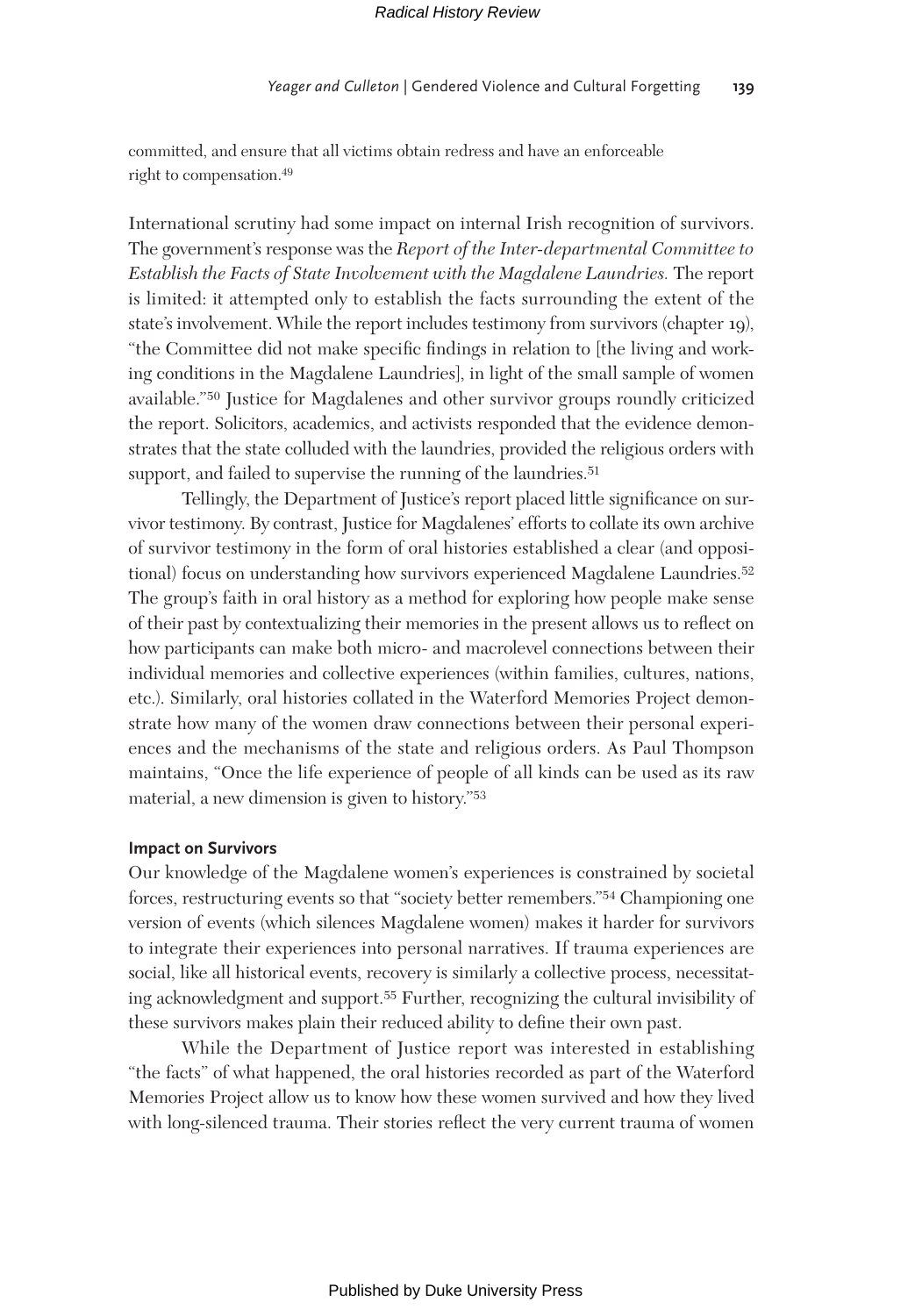actively processing the meaning of their experiences. For them, this is not history per se, given its continuing impact. As one survivor insists:

They never even saw to our education . . . they made sure we were not educated because it was all part of the plan for the Magdalene laundries. That's all. It's as simple as that. What other ulterior motive would they have not to educate us? And how long were they doing this in Irish society? How long were they doing it to children in Irish society, training them for the Magdalene laundries so Senator McAleese, as nice as he may be and all that, his work was very narrow in the sense he could have found out how far back it went the pattern. How many industrial schools there were, how many children each year came out from the industrial schools went into the Magdalene laundries. Forced in there I should say because the religious had control with their support of the government paying them for our keep in in the industrial schools, and then the payment continued because they were paying the laundries, for us anyway, 'til we were eighteen and so on.

For this survivor, the trauma of the past affects her life today; she laments not just its impact on her life but the continuing intergenerational effects. The women do not simply describe the past; they testify to its ongoing relevance.

In this sense, oral history refuses to comply with the silence surrounding these women's lives. By sharing the survivors' stories, the Waterford Memories Project makes them available inside and outside of Ireland. Videotaping (rather than audio recording) further captures the emotion inherent in the stories. Thus, we witness how the survivors construct meaning from past events in order to make sense of their current situation. For the survivor above, confronting her past involved providing testimony for the first time, recognizing her trauma, and engaging in dialogue through oral history. Where this is problematic, as in the previous quote, we see how many survivors have difficulty in making sense of the past in the absence of information about what happened; silence hinders coping.

It is the public purpose of oral history that is important in the Waterford Memories Project and other oral history projects. Collecting and displaying survivors' stories enable the women to take some control over the history of the laundries. The narration alone becomes "a subversive act, especially in light of powerful . . . forces working against it."56 Hence, the dissemination of oral histories is an act of resistance against collective forgetting as humiliated silence; this is particularly true where broad-scale silence around an event is unacknowledged, resulting in collusive silence (as a desire to forget) and collective shame. When we consider the Magdalene institutions' presence, in conjunction with decades of silence on the subject, we are faced with "the tacit imposition of a taboo."57 Eviatar Zerubavel notes how "washing one's community's 'dirty laundry' in public" is taboo, resulting from informal codes of silence prohibiting this act.58 This statement works literally and meta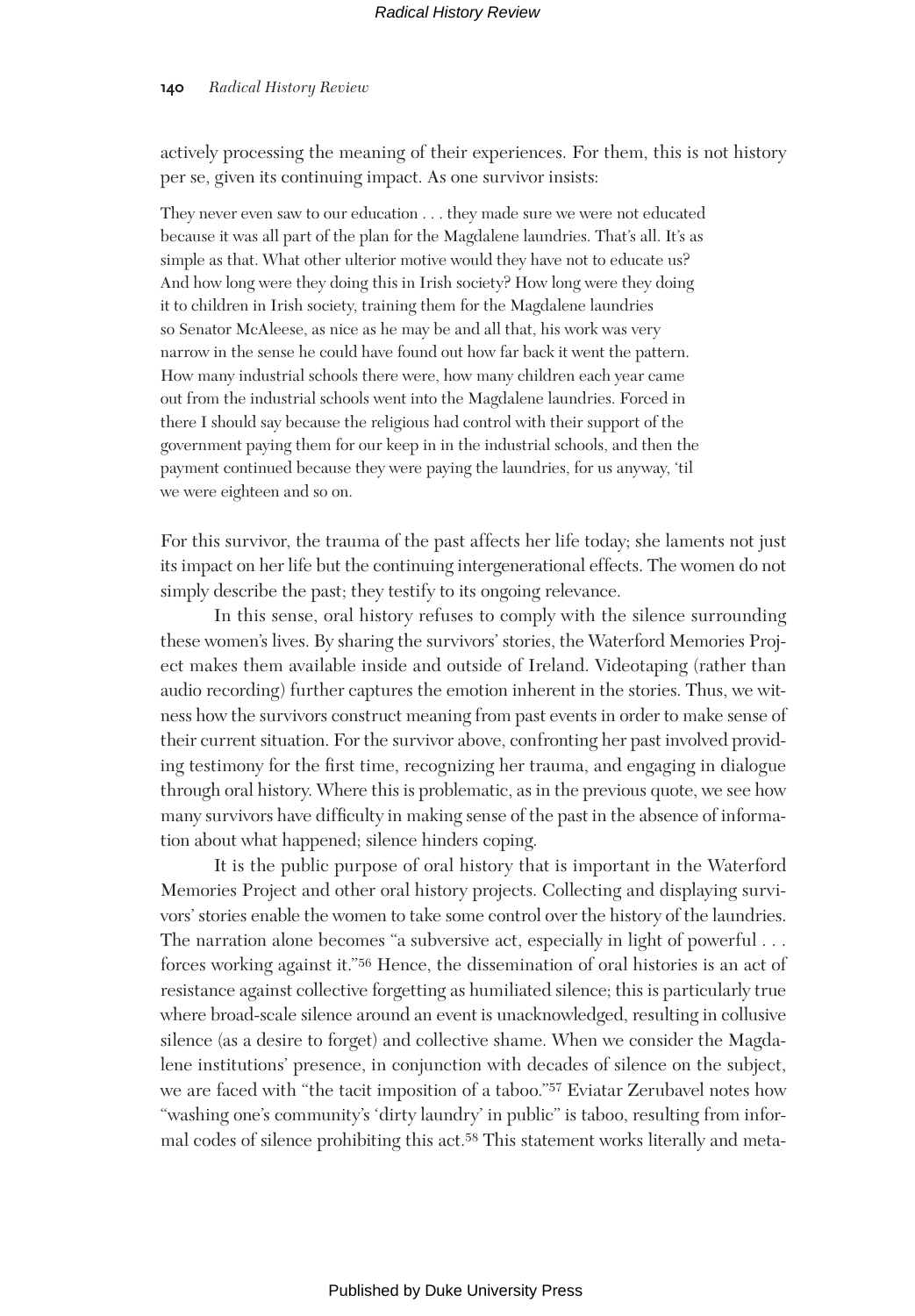phorically for Magdalene history: survivors literally scrubbed the community's dirty laundry while metaphorically representing what Irish society wanted hidden. Such "conspiracies of silence" often emerge after a major traumatic experience, comprising an individual's decision to remain silent, an imposed silence, and a collusion of silence between survivors and society.59

Reducing a person's *choice* to speak comprises meaning making, which is, like trauma, a collective process, "particularly when the shared experience is a historic event."60 For Zerubavel, such "silent witnessing" highlights a core tension between knowledge (personal awareness) and acknowledgment (public discourse) in mutual denial.61 Maria Ritter notes that traumatic silences in therapy can reflect both the initial disconnect with trauma and "a silencing identification with the original silencer."62 In this way, silence around trauma is both an individual and collective experience. Survivors of trauma will often report feeling sworn to silence as "bearers of a secret" that is transferred to the next generation in a collective act of remaining silenced.63

Further, if the process of recovery from trauma is collective, social interaction and support are necessary for "ending" the silence.64 Silence here must be understood at a personal, cognitive level (as a form of survival) and in terms of broader social processes. A survivor explains how she felt constrained in her ability to be heard: "The Irish government has failed in their duties. . . . Governments are not and never were thinking of any violence perpetrated against Irish women. Sadly this is in the mindset of the Irish governments. . . . Irish society is so enshrined in their negative attitudes towards women collectively . . . this mind set has . . . instilled their Catholic indoctrination, and the men in power are on a macho trip." This quote underscores how gendered violence and silencing of Irish women inherently intertwine with the patriarchal government and societal norms. This has implications for how we approach understanding collective memory. We cannot ignore the importance of social interaction and context on an individual level in understanding how public silence can promote collective forgetting. If we acknowledge the import of social contact in dealing with trauma memories, the restriction of the archives related to the laundries can be viewed as inflicting ongoing distress. Oral histories therefore constitute an organized effort to bring "meaningful history to a public audience"65 to begin addressing the lacuna of survivor testimony in official histories of the laundries.

## **How Do We Remember the Magdalenes?**

The modest public engagement with the history of the Magdalene laundry points to the lack of a "common historical consciousness" on the subject.66 Analyses of the laundries are constrained by the lack of access to the records of the religious orders,67 resulting in an absence of intervention, as well as a failure to remember officially.68 It is also the case that the "quality and quantity of the material held in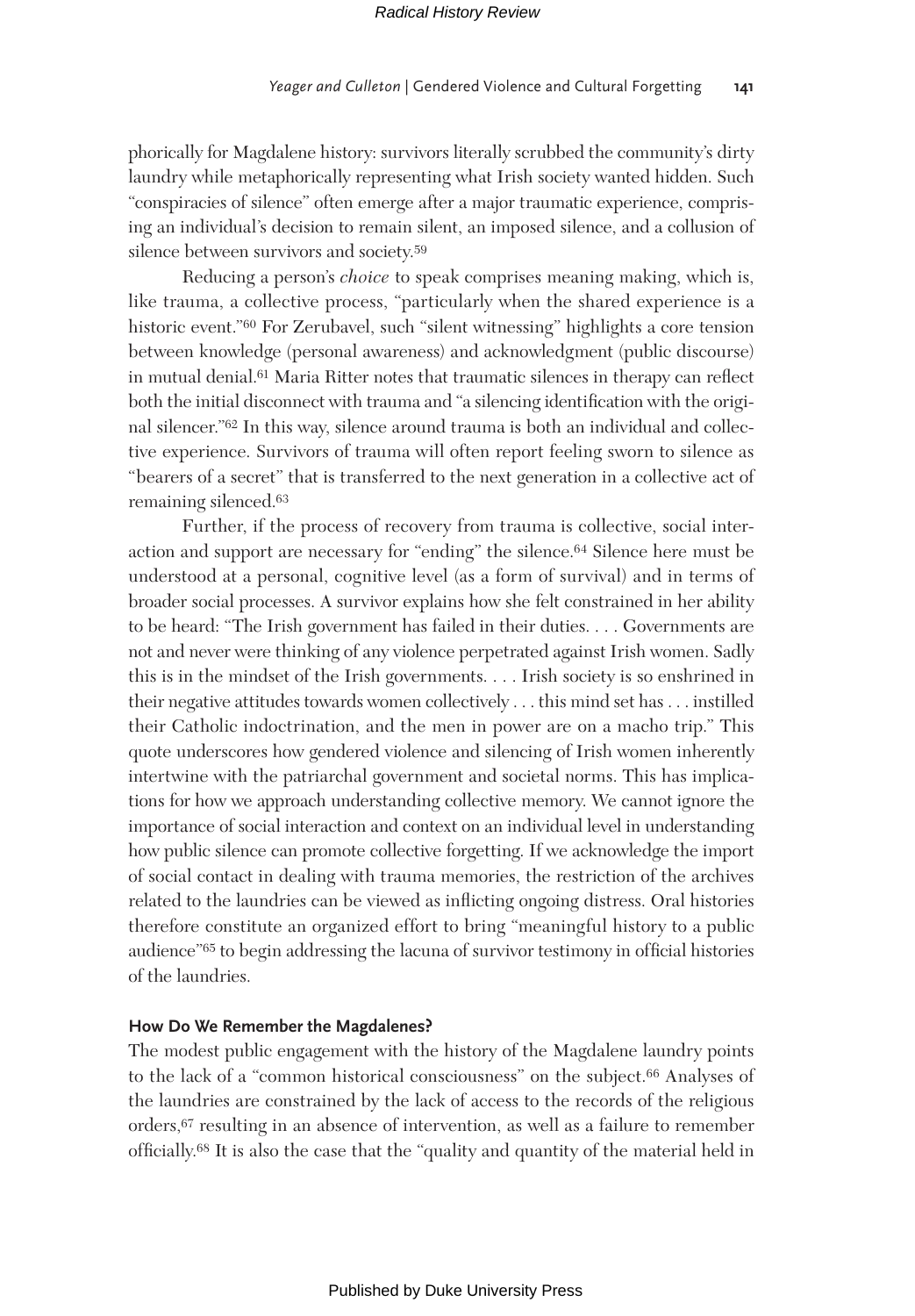various archives varies to a great extent."69 Thus, public engagement with Magdalene history remains, in James Smith's formulation, at the level of "story," rather than at the level of history, supported by official documentation.70 Religious orders did submit documentation to the government as part of the compilation of the 2013 report but required that the records submitted be returned and copies destroyed. A Residential Institutions Redress Board was established after the release of the report to compensate women incarcerated in the laundries, but survivors are legally prohibited from publicly communicating their experiences of either the institutions or redress scheme; the archive collated during the report remains vulnerable and inaccessible. State and religious orders thus remain gatekeepers of information about, and participants in, the continued gendered silencing of survivors.

The statements of Magdalene survivors throughout this article reveal previously obscured relationships between gender and the state. A survivor highlights such collusion in her own reflections:

Ireland [still hasn't asked] people like me, not just me you know, collectively, to give our versions of, of how we feel and how it should be changed. Well first all what I would like to see is if some horrible disaster struck Ireland again do not let the church get involved, nope . . . no matter how good they say they are. Do not let one specific organization be in control. Let them work side by side in honesty and in partnership and to be honest with people.

This quote emphasizes how the state, despite attempts to position itself as less culpable than the church, emerges in survivors' conviction that these "previous partners in hegemony—state and familial institutions—evaded all intimations of culpability."71 Stephen Sloan argues that, "for the oral historian, moments of crises . . . can offer an environment when the larger weaknesses or strengths of a society are quite visible."72 Oral histories provide a means for survivors to document emotion, thus providing insight into their experiences.73

Further, recording the personal accounts of these women facilitates our understanding of the meaning of these events. Only when the voices of these women enter collective memory will the nation be able to confront its gendered violence. T. W. Moody argues that history is a matter of "facing the facts of the Irish past, however painful some of them may be. . . . The study of history . . . enlarges truth about our past . . . [and] opens the mind."74 Remembering the Magdalene women accurately necessitates a willingness to revisit our national narrative and to include that which we have forgotten through a collective "therapeutic voluntary amnesia."75

As their reflections make clear, Magdalene survivors actively embrace their role in realigning our collective memories by breaking the collective silence. Gathering and sharing their stories thus encourages us to focus on recording the "essential purpose of history": to "give to people who experienced history, through their own words, a central place."76 As Mark Cave highlights, collecting oral histories validates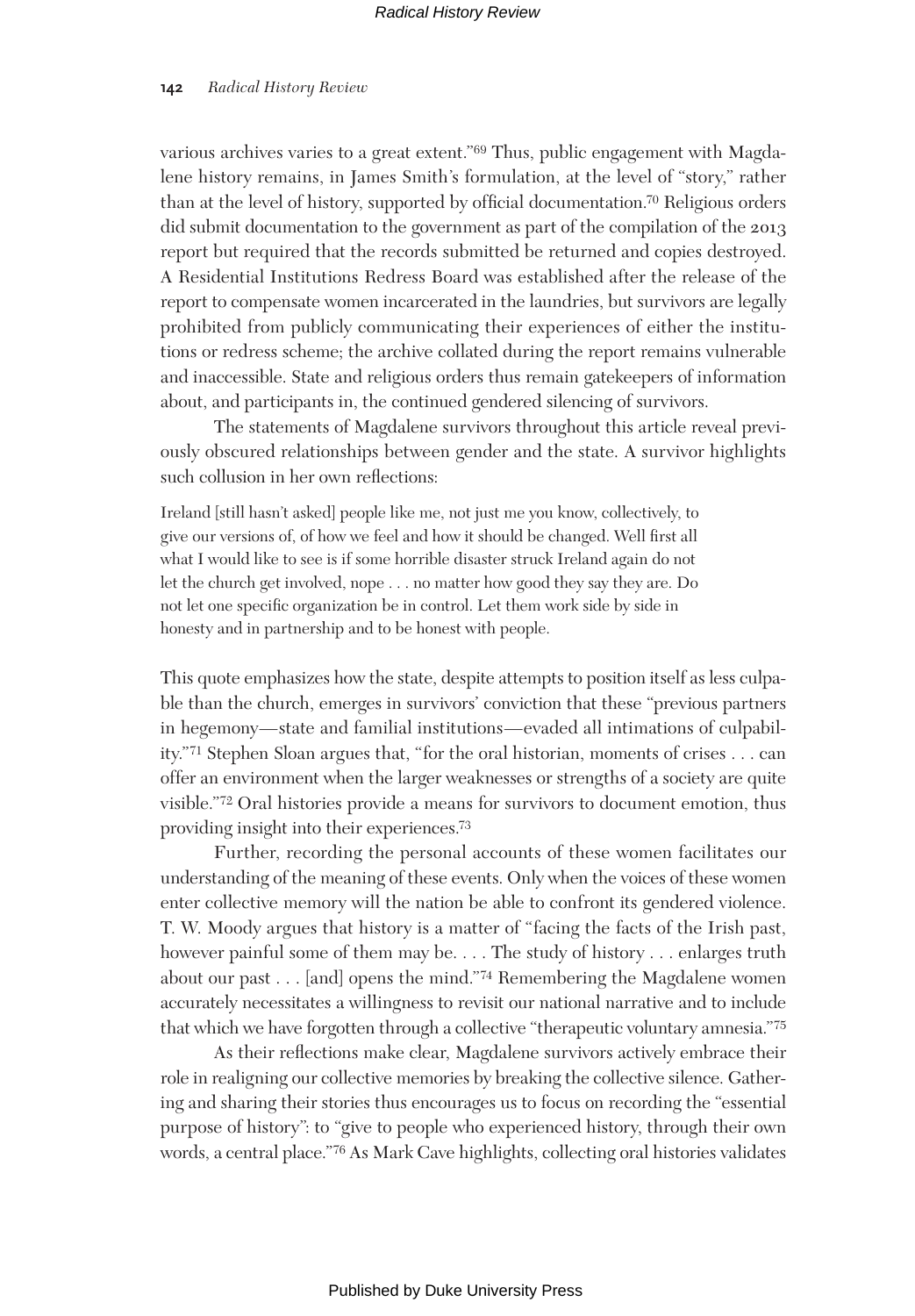survivors' experiences through the process of recording the story as the researcher becomes an agent of the community's collective memory.77 This is a salient point: at the heart of oral history is empathy, on the part of both the story-teller and the researcher.

## **Notes**

- 1. Anthony Smith, *Myths and Memories of the Nation* (Oxford: Oxford University Press, 1999), 10.
- 2. Eviatar Zerubavel, *The Elephant in the Room: Silence and Denial in Everyday Life* (Oxford: Oxford University Press), 289.
- 3. Charles Mills, "White Ignorance and Hermenuetical Injustice," *Social Epistemology Review and Reply Collective* 3, no. 1 (2007): 28–29.
- 4. Paul Connerton, "Seven Types of Forgetting," *Memory Studies* 1, no. 1 (2008): 63.
- 5. Brian Conway, "Active Remembering, Selective Forgetting, and Collective Identity: The Case of Bloody Sunday," *Identity: An International Journal of Theory and Research* 3, no. 4  $(2003): 319.$
- 6. Rudolf De Cillia, Martin Reisigl, and Ruth Wodak, "The Discursive Construction of National Identities," *Discourse and Society* 10, no. 2 (1999): 169.
- 7. Michael Kammen, "Review of Frames of Remembrance: The Dynamics of Collective Memory, by Iwona Irwin-Zarecka," *History and Theory* 34, no. 3 (1995): 253.
- 8. James Pennebaker and Amy Gonzales, "Making History: Social and Psychological Processes underlying Collective Memory," in *Collective Memory*, ed. James Wertsch Pascal Boyer (New York: Cambridge University Press, 2008), 110–29.
- 9. Alin Coman, Adam Brown, Jonathan Koppel, and William Hirst, "Collective Memory from a Psychological Perspective," *International Journal of Politics, Culture and Society* 22 (2009): 128.
- 10. Pennebaker and Gonzales, "Making History."
- 11. Oral history is a method of qualitative, in-depth interview that emphasizes the participant's narrative of personal experiences and memories of events.
- 12. Patricia Leavy, *Oral History: Understanding Qualitative Research* (Oxford: Oxford University Press, 2011), 23.
- 13. John Marsden, *Redemption in Irish History* (Dublin: Dominican, 2005), 92.
- 14. Patrick O'Mahony and Gerard Delanty, *Rethinking Irish History: Nationalism, Identity and Ideology* (London: Palgrave Macmillan, 2001), 66–67.
- 15. Ibid. See also Maryann Valiulis, "Power, Gender, and Identity in the Irish Free State," *Journal of Women's History* 6, no. 4 (1995): 117–36.
- 16. Maria Luddy, *Prostitution and Irish Society* (Cambridge: Cambridge University Press, 2007).
- 17. James Smith, *Ireland's Magdalen Laundries* (Notre Dame, IN: University of Notre Dame Press, 2007).
- 18. Tom Inglis, *Moral Monopoly* (Dublin: UCD Press, 1998), 157.
- 19. Claudia Lenz, "The Silenced Memories of the Sexualised Other in Post-war Norway," in *Minority Narratives and National Memory*, ed. Cora Doving and Nicolas Schwaller (Oslo: Unipub, 2010), 87. See also Nina Yuval Davis, *Gender and Nation* (London: Sage, 1997).
- 20. James Smith, *Ireland's Magdalen Laundries*.
- 21. Luddy, *Prostitution*.
- 22. Mary Raftery and Eoin O'Sullivan, *Suffer the Little Children: The Inside Story of Ireland's*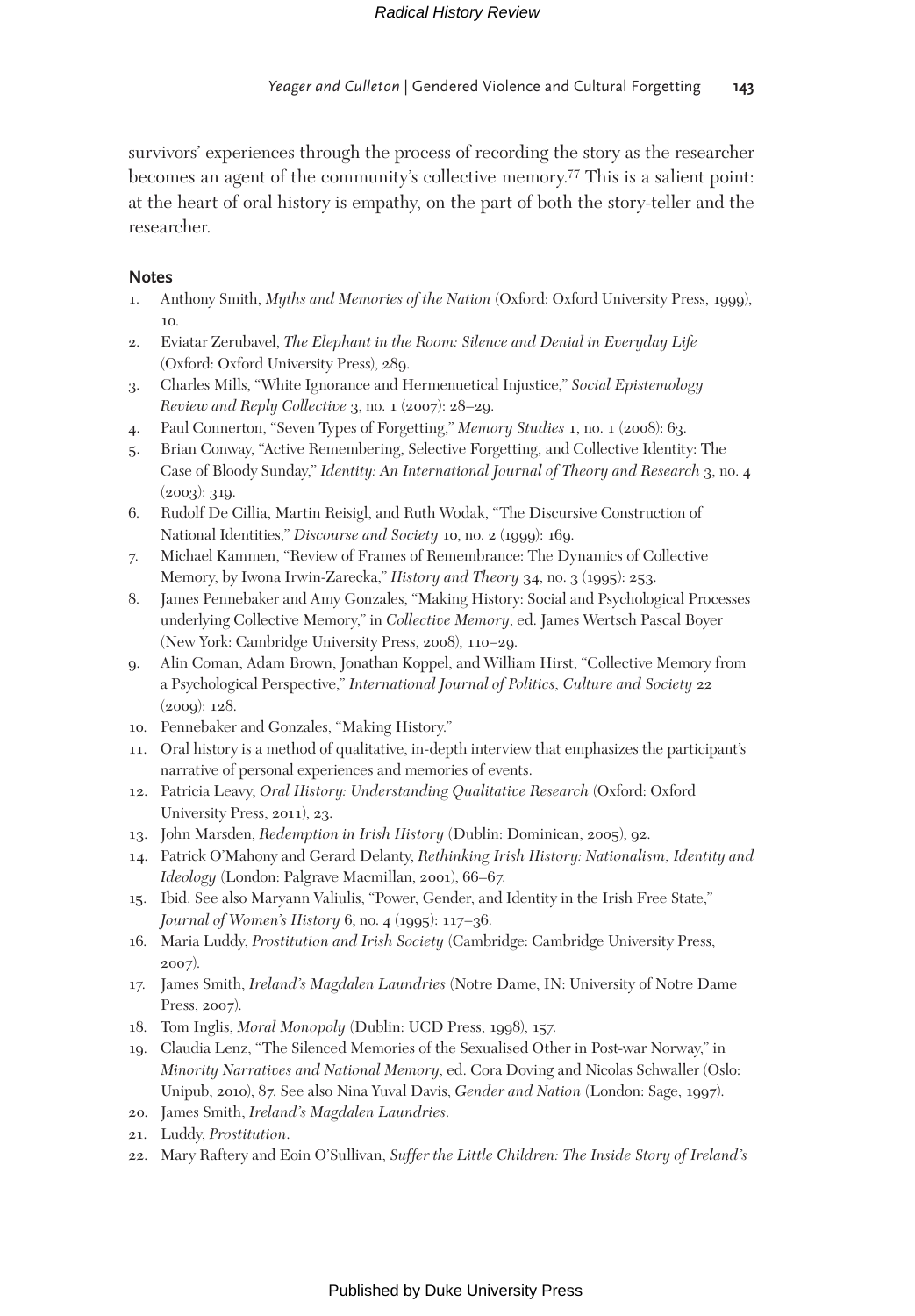*Industrial* Schools (London: Continuum, 1999), 27–28; Brian Titley, "Heil Mary: Magdalen Asylums and Moral Regulation in Ireland," *History of Education Review* 35, no. 3 (2006): 9.

- 23. Kathryn Conrad, *Locked in the Family Cell: Gender, Sexuality, and Political Agency in Irish National Discourse* (Madison: University of Wisconsin Press, 2004), 3.
- 24. James Smith, *Ireland's Magdalene Laundries*, xvi; Frances Finnegan, *Do Penance or Perish* (Oxford: Oxford University Press, 2004).
- 25. James Smith, *Ireland's Magdalene Laundries*, xv.
- 26. Raftery and O'Sullivan, *Suffer the Little Children*; Finnegan, *Do Penance or Perish.*
- 27. Inglis, *Moral Monopoly*; James Smith, "The Politics of Sexual Knowledge: The Origins of Ireland's Containment Culture and the Carrigan Report (1931)," *Journal of the History of Sexuality* 13, no. 2 (2004): 208–33; Titley, "Heil Mary."
- 28. Diarmaid Ferriter, *Occasions of Sin: Sex and Society in Modern Ireland* (London: Profile Books, 2009); James Smith, *Ireland's Magdalene Laundries*; Titley, "Heil Mary."
- 29. Titley, "Heil Mary."
- 30. James Smith, *Ireland's Magdalene Laundries,* xvii.
- 31. James Smith, "Politics of Sexual Knowledge."
- 32. Ibid.
- 33. Finola Kennedy, "The Suppression of the Carrigan Report: A Historical Perspective on Child Abuse," *Studies: An Irish Quarterly Review* 89, no. 356 (2000): 356.
- 34. Finnegan, *Do Penance or Perish.*
- 35. James Smith, "Politics of Sexual Knowledge," 224.
- 36. All of the survivor quotes in this article are taken from interviews conducted by Jennifer Yeager as part of the Waterford Memories Project.
- 37. James Smith, "Politics of Sexual Knowledge."
- 38. Katherine O'Donnell, "Justice for Magdalenes" (paper presented at the Irish Human Rights Commission and Law Society of Ireland Ninth Annual Human Rights Conference, Dublin, Ireland, 2011).
- 39. Department of Justice, *Report of the Interdepartmental Committee to Establish the Facts of State Involvement with the Magdalene Laundries* (Dublin: Department of Justice and Equality, 2013).
- 40. Raftery and O'Sullivan, *Suffer the Little Children.*
- 41. The Irish Government established the McAleese Committee in July 2011. The committee consisted of an independent chair (Senator Dr. McAleese) and senior representatives from six centrally relevant government departments: Department of Justice and Equality; Department of Health; Department of Enterprise, Jobs, and Innovation; Department of Education and Skills; Department of Environment, Community and Local Government; and Department of Children and Youth Affairs. The purpose of the interdepartmental committee was to establish if there was state involvement with the Magdalene Laundries and to produce a report on its findings. Department of Justice, *Report of the Interdepartmental Committee.*
- 42. Maeve O'Rourke, "Ireland's Magdalene Laundries and the State's Duty to Protect," *Hibernian Law Journal* 200, no. 10 (2011): 200–37.
- 43. The Justice Department report found that the laundries "were operated on a subsistence or close to break-even basis rather than on a commercial or highly profitable basis." Department of Justice, *Report of the Interdepartmental Committee*, 993. However, this conclusion was based on figures submitted from the religious organizations and their accountants, which was not independently audited. Additionally, financial information from the laundries in New Ross, Waterford, Cork, Donnybrook, and Dun Laoghaire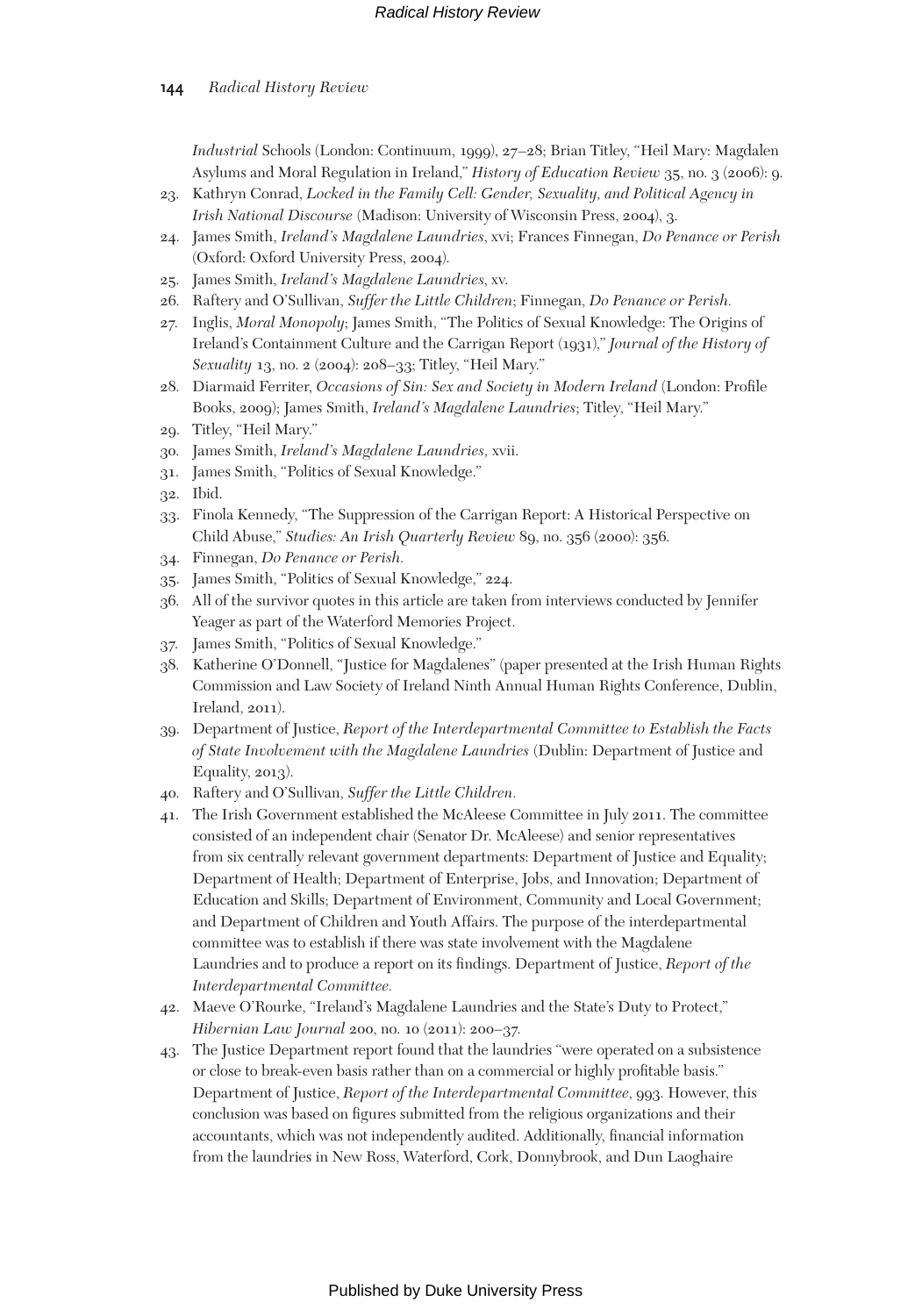"did not survive" and were not included in the report. The Justice for Magdalenes group has questioned the findings, arguing that the religious orders had an unpaid workforce and lucrative contracts. See James Smith, Maeve O'Rourke, Raymond Hill, and Claire McGettrick, "State Involvement in the Magdalene Laundries: JFM's Principal Submissions to the Inter-departmental Committee to Establish the Facts of State Involvement with the Magdalene Laundries," Justice for Magdalenes, 2013, www.magdalenelaundries.com /State\_Involvement\_in\_the\_Magdalene\_Laundries\_public.pdf. Without open access to the original records, clear conclusions cannot be drawn regarding the economic viability of the laundries.

- 44. High Park Convent ceased operations in 1991.
- 45. Eva Urban, "The Condition of Female Laundry Workers in Ireland 1922–1996: A Case of Labour Camps on Trial," *Études Irlandaises* 37, no. 2 (2012): 49–64.
- 46. Francis D. Murphy, Helen Buckley, and Larain Joyce, *The Ferns Report*, presented to the Minister for Health and Children (Dublin: Government Publications, October 2005), www .bishop-accountability.org/ferns.htm; Ryan Report, *Commission to Inquire into Child Abuse, Report*, vols. 1–4 (Dublin: Government Publications, 2009), http://www .childabusecommission.ie/rpt/pdfs/; Murphy Report, *Commission of Investigation, Report into the Catholic Archdiocese of Dublin* (Dublin: Government Publications, 2009), www .dacoi.ie/, "Dublin Archdiocese Commission of Investigation Report"; Cloyne Report, *Report into the Catholic Diocese of Cloyne* (Dublin: Government Publication, 2010), www .justice.ie/en/JELR/Cloyne\_Rpt\_Intro.pdf/Files/Cloyne\_Rpt\_Intro.pdf.
- 47. Ryan Report.
- 48. Carole Holohan, *In Plain Sight: Responding to the Ferns, Ryan, Murphy, and Cloyne Reports* (Dublin: Amnesty International Ireland, 2011), 389.
- 49. UN Committee against Torture, "Concluding Observations of the Committee against Torture," 46th Session, 2011, 6, https://www.magdalenelaundries.com/JFM\_UNCAT \_Follow%20Up\_Complete.pdf.
- 50. Department of Justice, *Report of the Interdepartmental Committee*, 925.
- 51. James Smith et al., "State Involvement in the Magdalene Laundries."
- 52. The Justice for Magdalenes oral history project was a collaborative research project with the University College Dublin, led by Katherine O'Donnell. The project was completed in 2013. The Waterford Memories Project (led by Jennifer Yeager) focuses on collecting narratives associated with the Magdalene institutions in the southeast of Ireland.
- 53. Paul Thompson, *Voice of the Past: Oral History*, 3rd ed. (Oxford: Oxford University Press, 2000), 6–7.
- 54. Coman et al., "Collective Memory," 128.
- 55. Pennebaker and Gonzales, "Making History."
- 56. Stephen Sloan, "The Fabric of Crisis: Approaching the Heart of Oral History," in *Listening on the Edge: Oral History in the Aftermath of Crisis*, ed. Mark Cave and Stephen Sloan (London: Oxford University Press, 2014), 273.
- 57. Paul Connerton, "Seven Types of Forgetting," *Memory Studies* 1, no. 1 (2008): 68.
- 58. Zerubavel, *Elephant in the Room*, 27.
- 59. Jack Saul, *Collective Trauma, Collective Healing: Promoting Community Resilience in the Aftermath of Disaster* (Sussex, UK: Routledge, 2014).
- 60. Ibid., 134.
- 61. Zerubavel, *Elephant in the Room.*
- 62. Maria Ritter, "Silence as the Voice of Trauma," *American Journal of Psychoanalysis* 74, no. 2 (2014): 176.